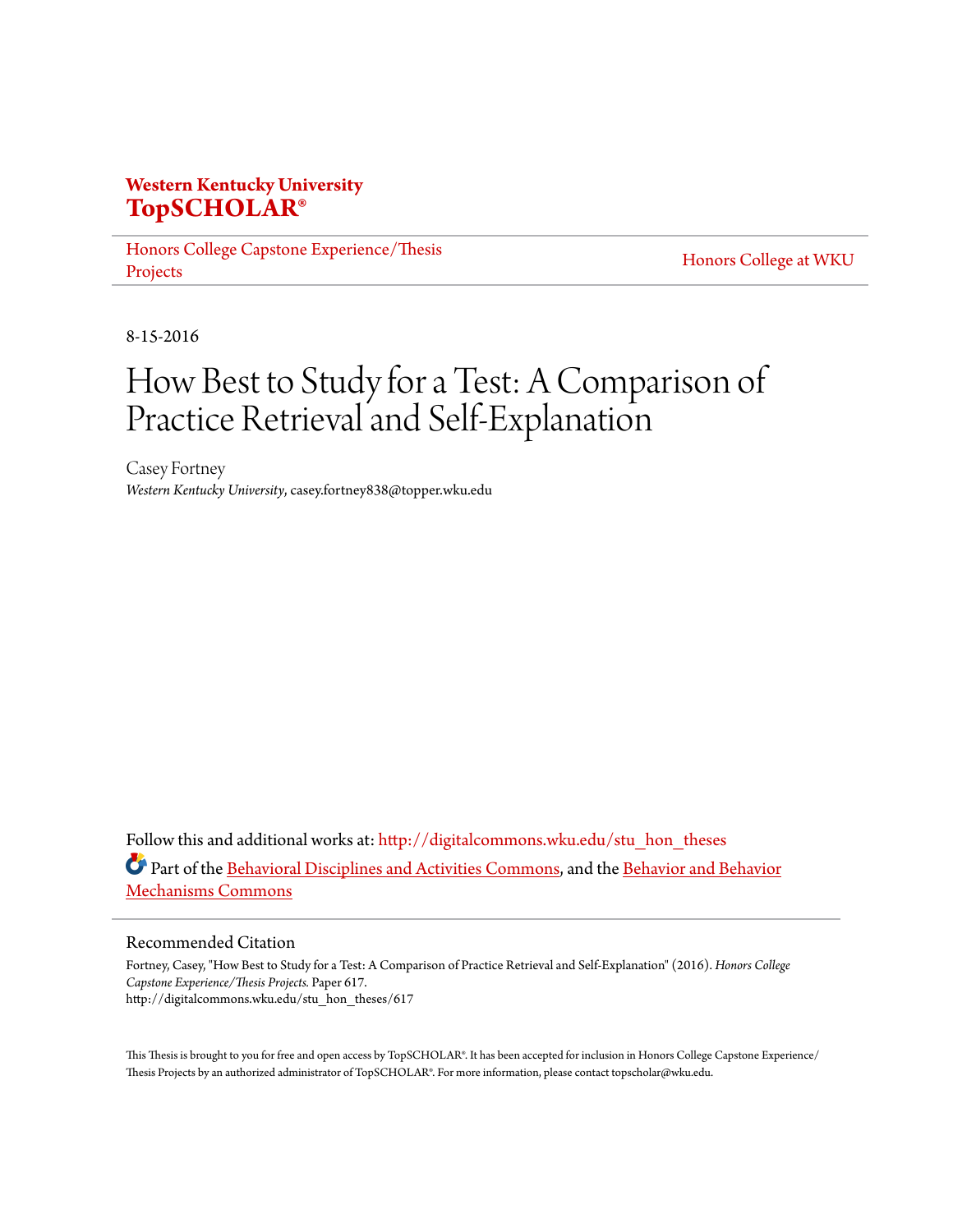# HOW BEST TO STUDY FOR A TEST:

# A COMPARISON OF PRACTICE RETRIEVAL AND SELF-EXPLANATION

A Capstone Experience/Thesis Project

Presented in Partial Fulfillment of the Requirements for

the Degree Bachelor of Psychology with

Honors College Graduate Distinction at Western Kentucky University

By

Casey Fortney

\*\*\*\*\*

Western Kentucky University

2016

CE/T Committee:

Dr. Jenni Redifer Approved by Approved by

Dr. Tony Paquin

 Advisor Dr. Debra Crisp Department of Psychology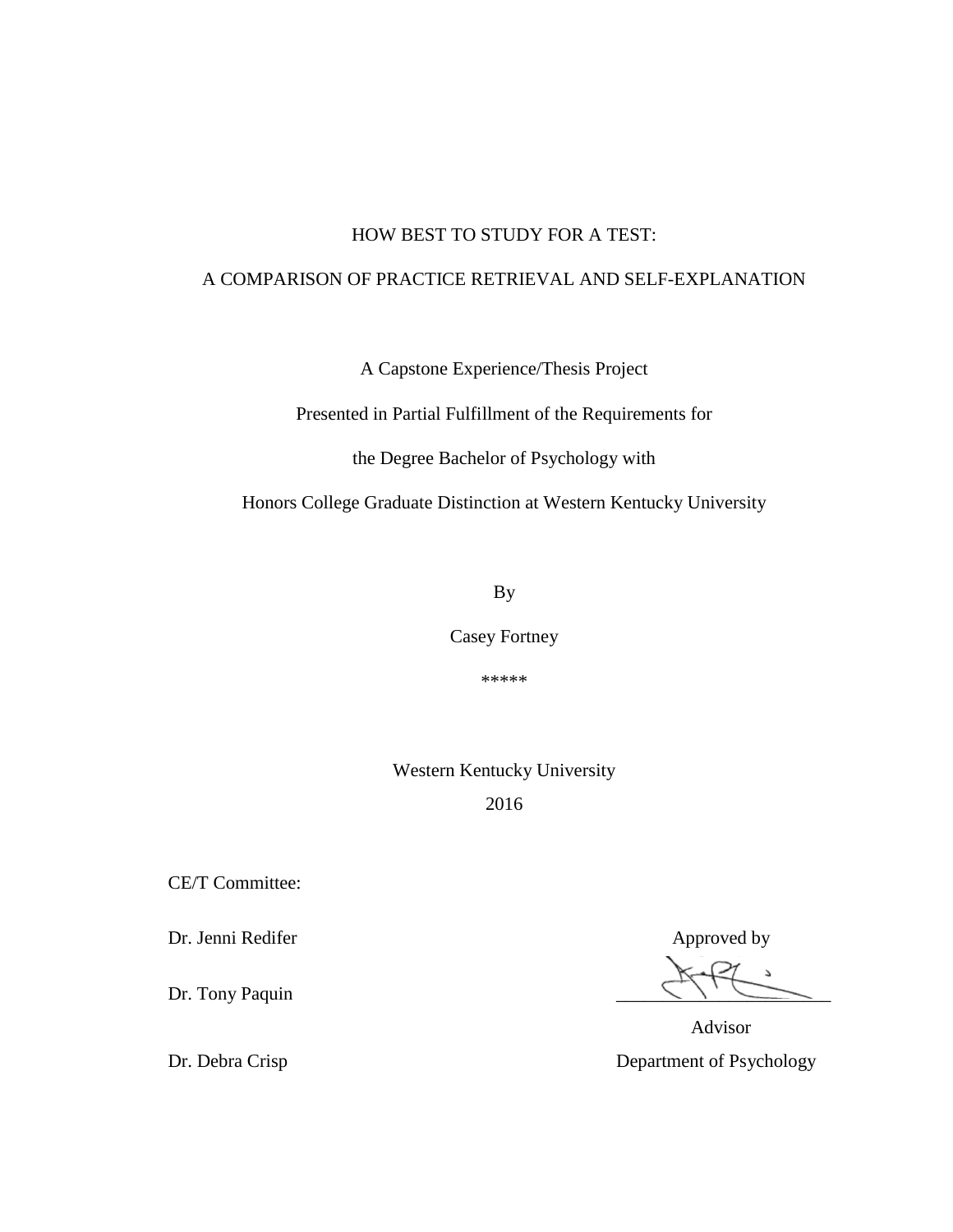Copyright by Casey Fortney 2016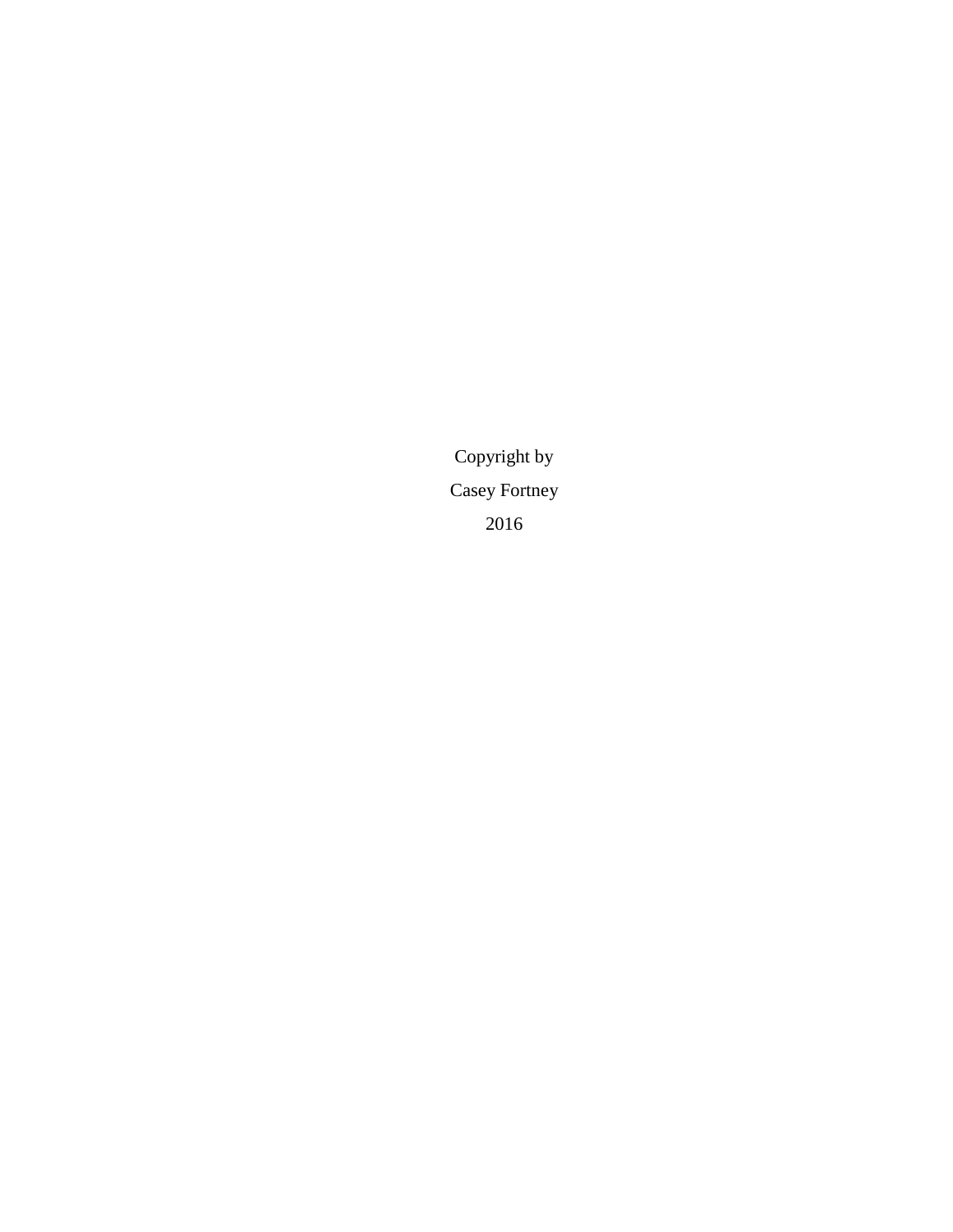# **ABSTRACT**

Students often struggle to prepare for their exams, perhaps as a result of using an unhelpful study method. This study compared the effects of using three study methods: rereading, practice retrieval, and self-explanation. 79 college students studied a short science text passage and were tested with both verbatim and inference questions one week later. Students who reread the information did not perform differently from those who practiced retrieving or self-explained the information. Students who self-explained the information performed better on verbatim test questions than those who practiced retrieving the information. Possible explanations for these findings and implications are discussed.

Keywords: Study method, rereading, practice retrieval, self-explanation, memory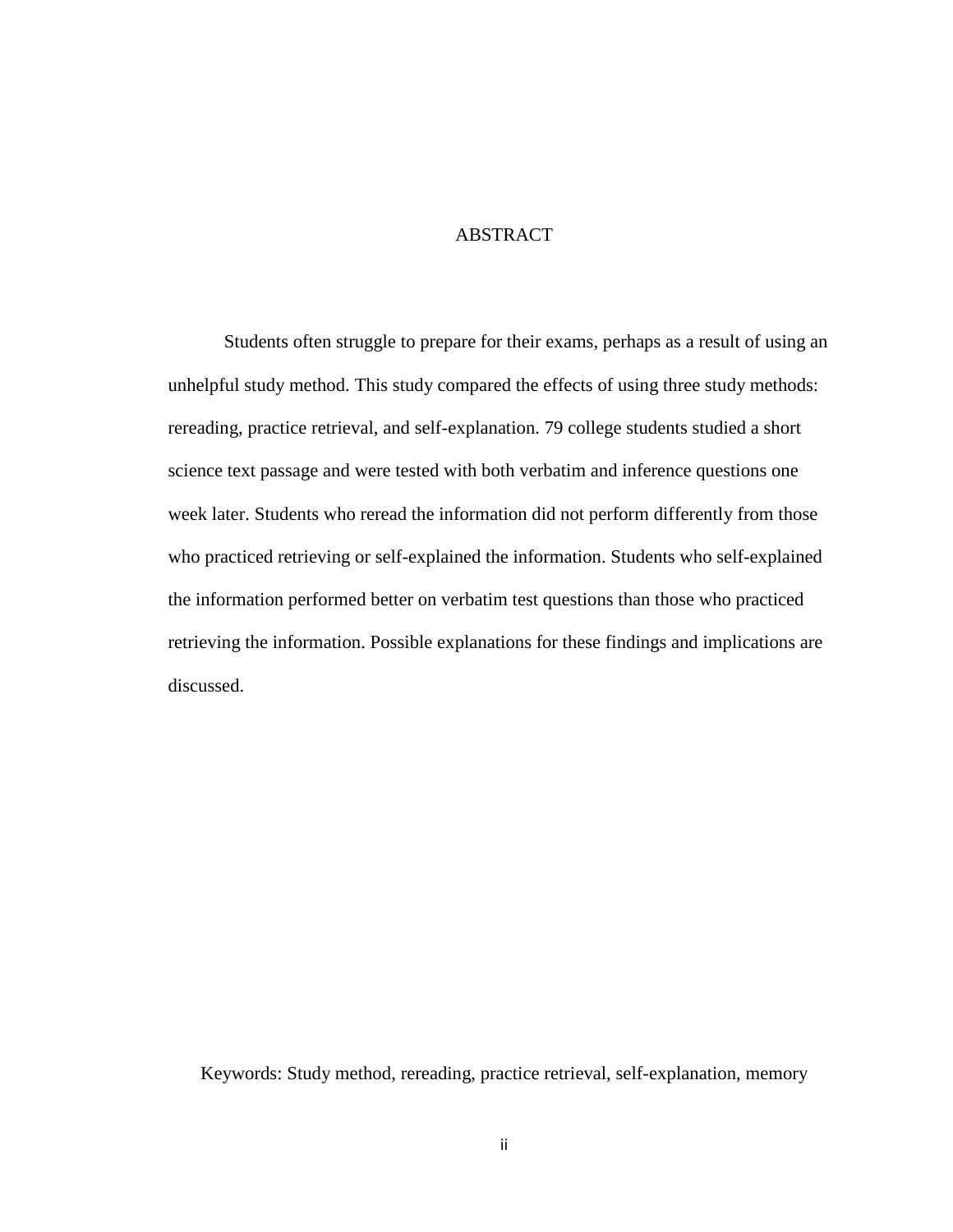Dedicated to all my loved ones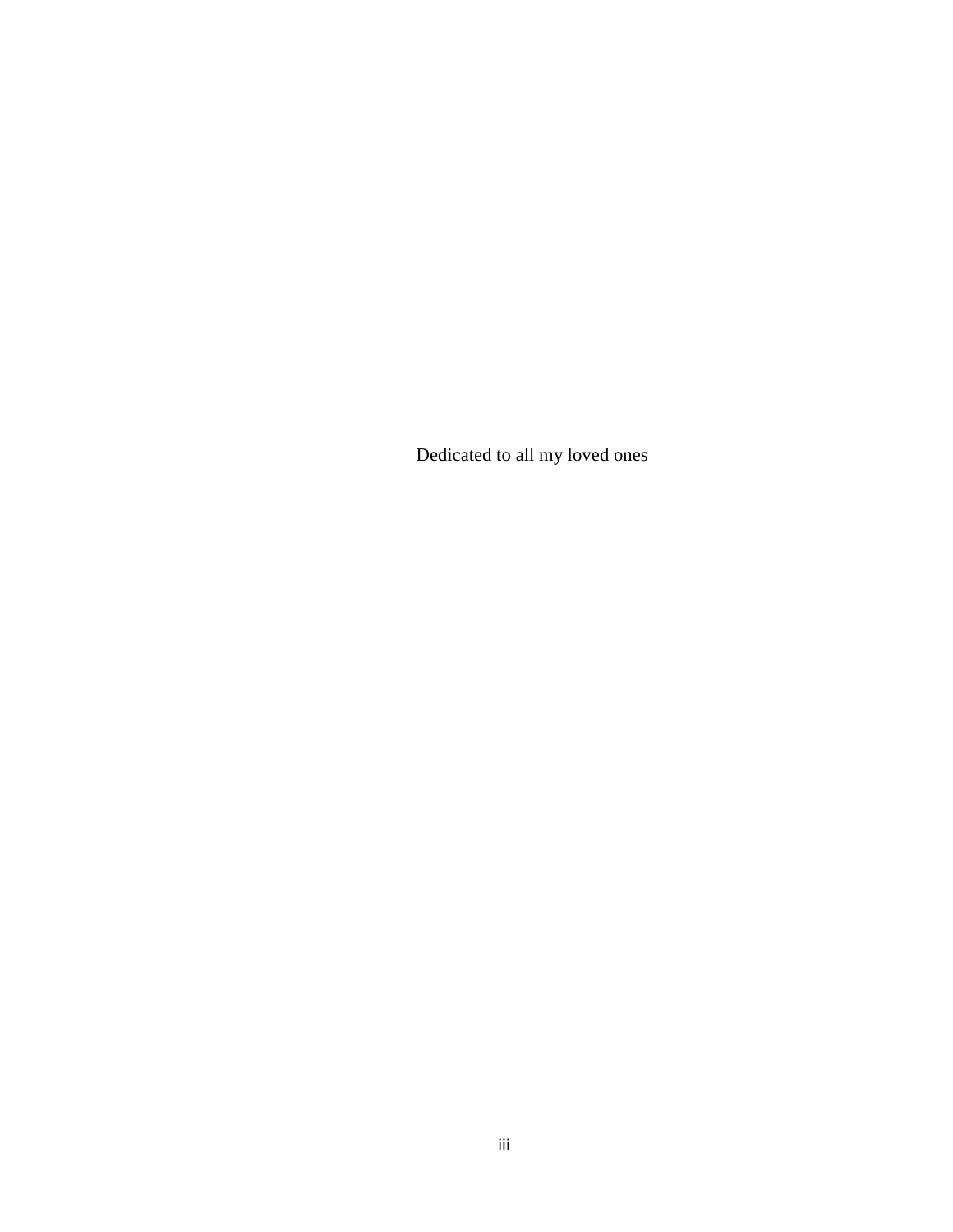# ACKNOWLEDGEMENTS

I am thankful to God for the opportunity to be here today, and to Jesus for giving meaning to my being here. I am thankful to my family, mother, father, and brother, for their support in all that I do. I am also very grateful to have such wonderful friends who keep me focused while also giving me many reasons to laugh.

I am very grateful to the Faculty Undergraduate Student Engagement program for funding this project. This opportunity gave me support in moving forward with the endeavor of creating and running my own study. I am honored to have been a participant.

I must thank my faculty mentor, Dr. Jenni Redifer, for being available and willing to guide me along in this process. I could not have completed it without your mentorship.

iv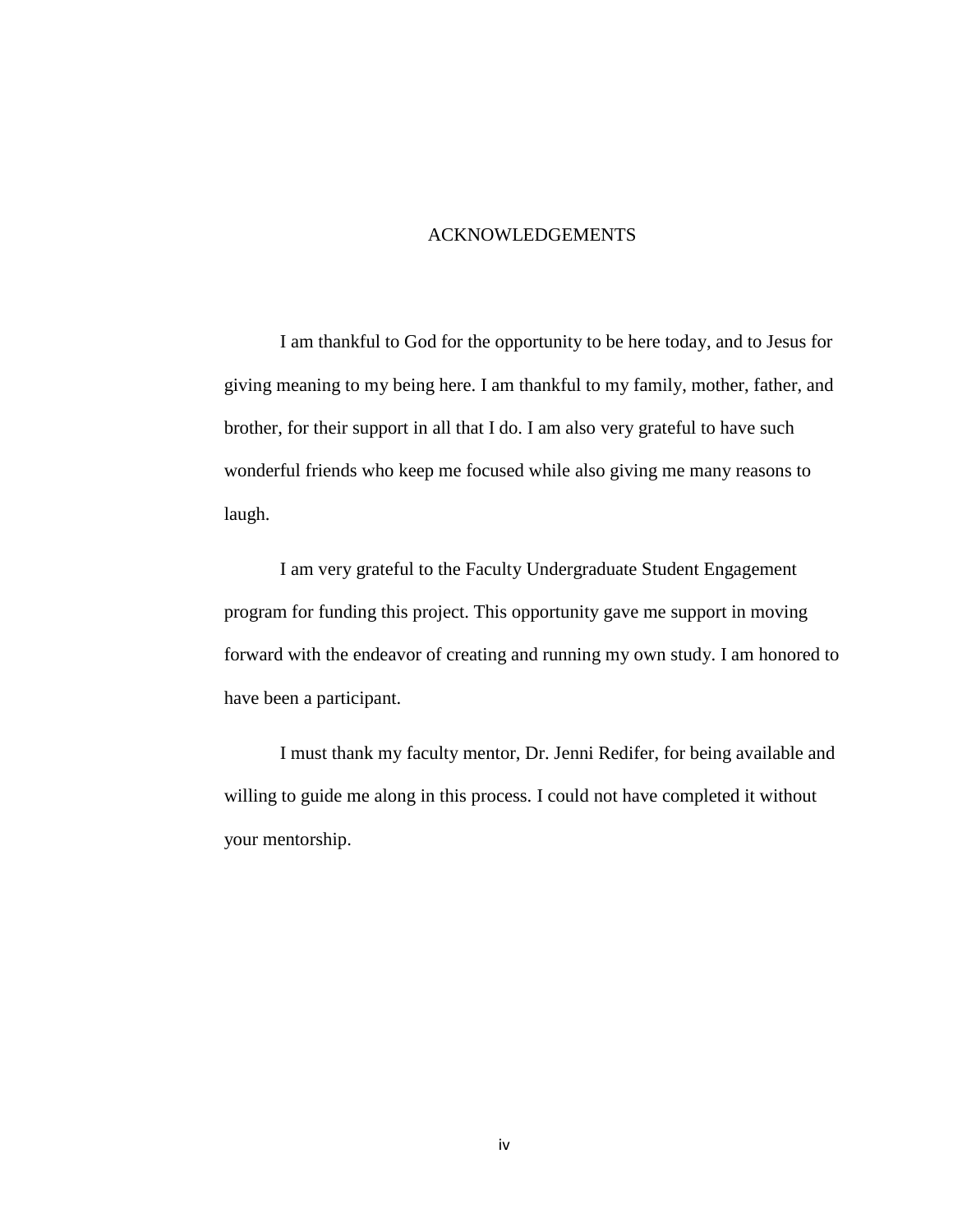# VITA

| Bowling Green, Kentucky                                  |
|----------------------------------------------------------|
| Western Kentucky University                              |
| Association for Psychological<br>Science 2014 Convention |

# FIELDS OF STUDY

Major Field: Psychology

2<sup>nd</sup> Major Field: Philosophy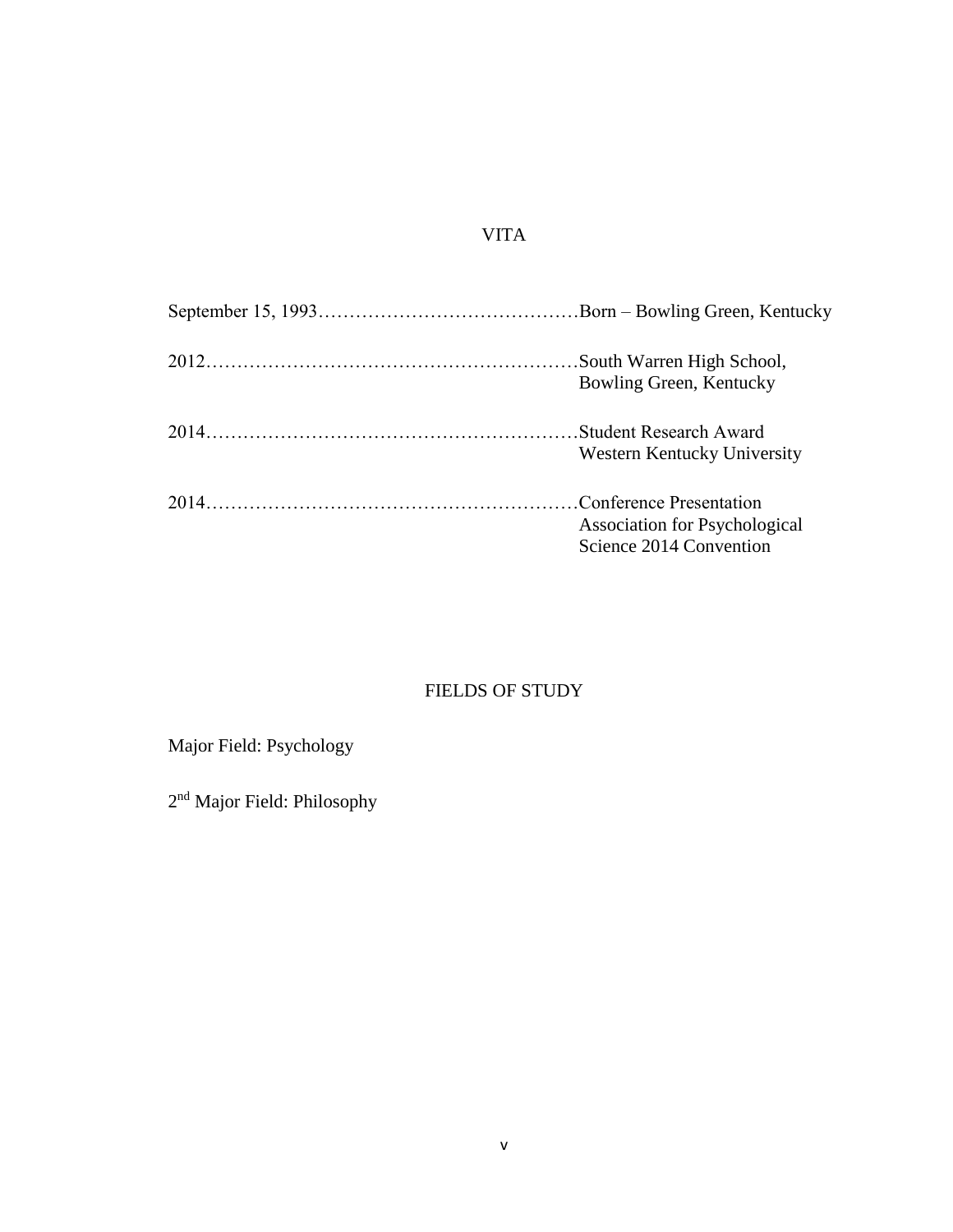# TABLE OF CONTENTS

| Sections: |
|-----------|
|           |
|           |
|           |
|           |
|           |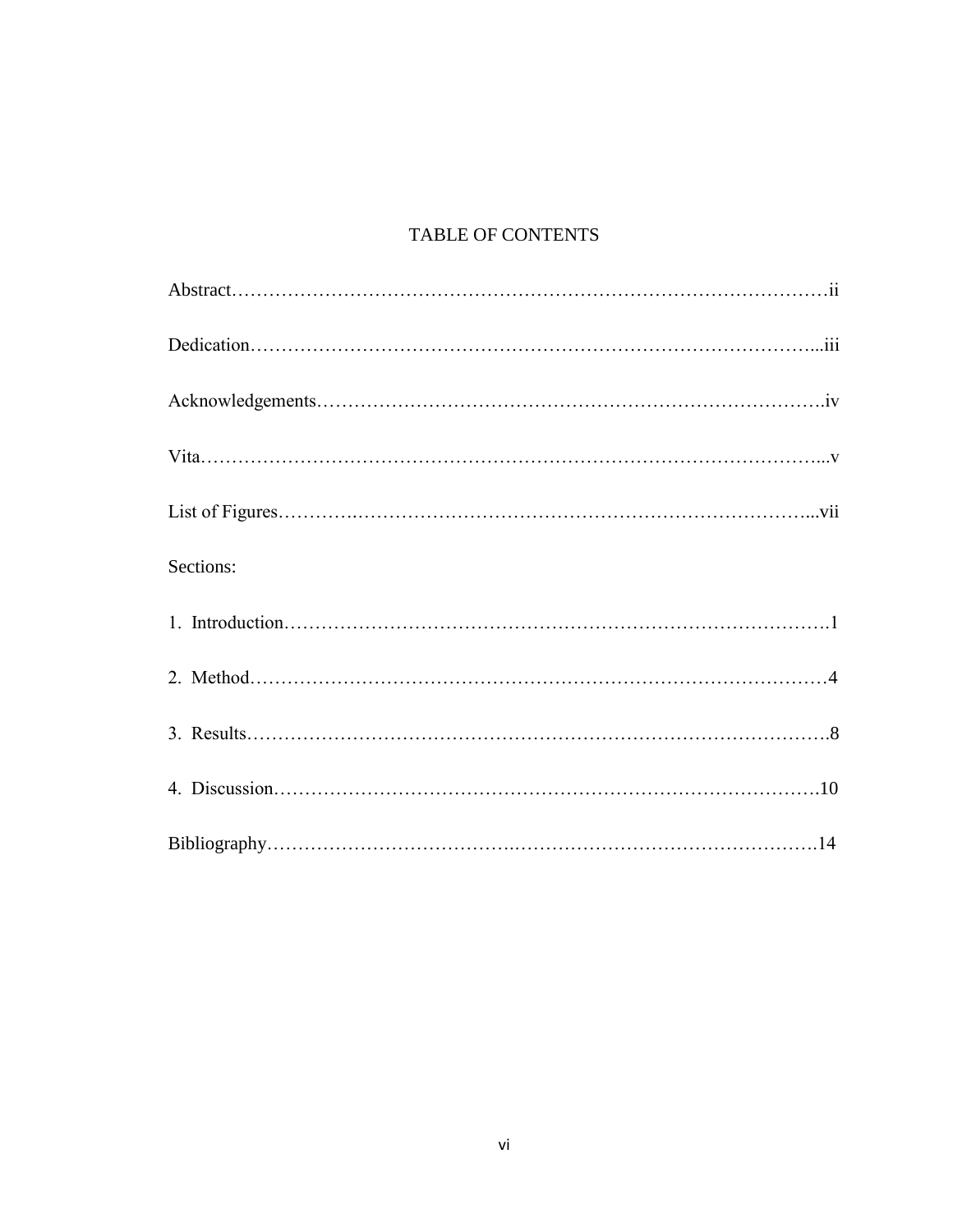# LIST OF FIGURES

| <b>Figure</b> |  |
|---------------|--|
|               |  |
|               |  |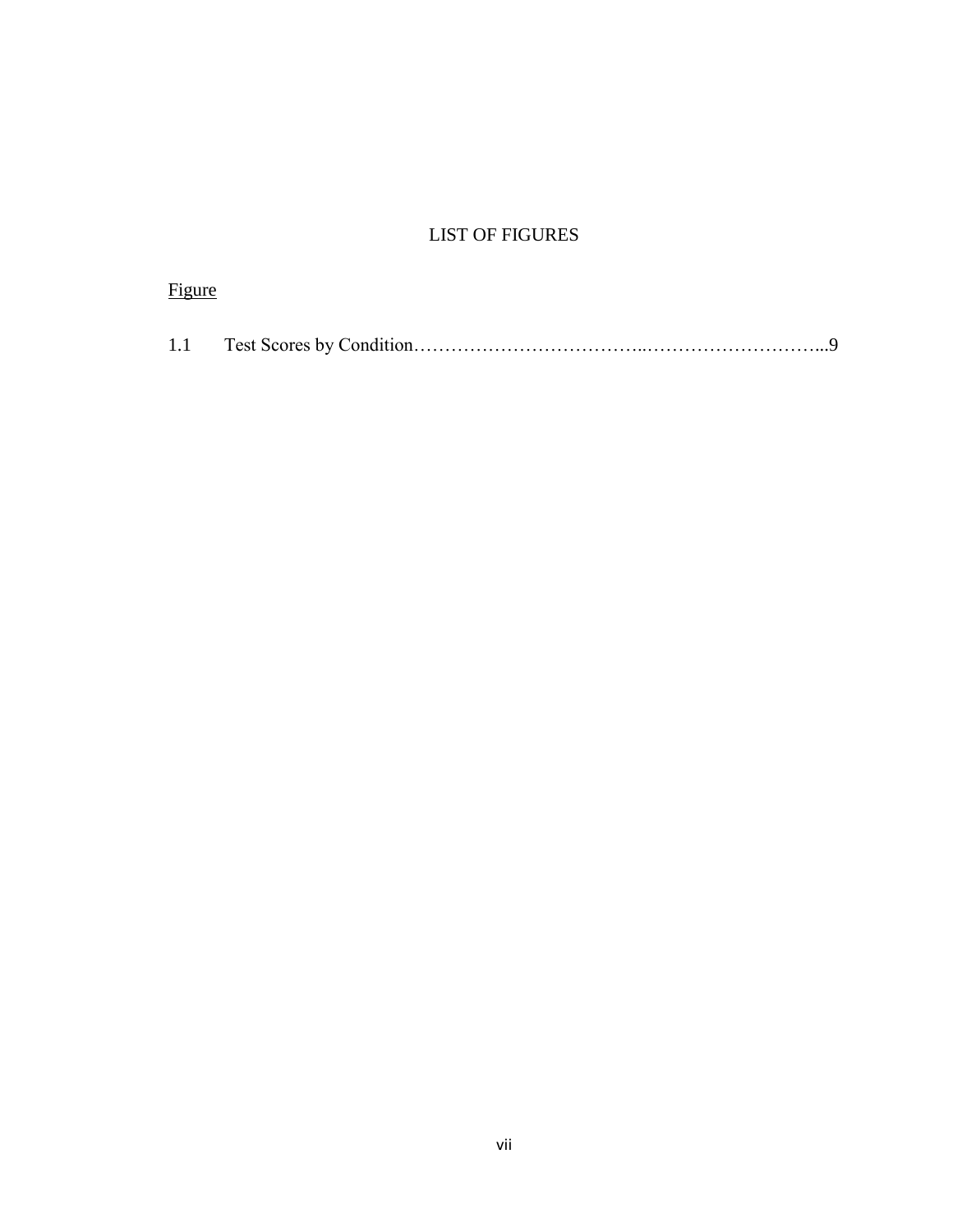# How Best to Study for a Test:

## A Comparison of Practice Retrieval and Self-Explanation

It is no secret that college students often experience great amounts of stress and frustration in preparing to take examinations for their courses. These students may spend hours rereading their notes and using a variety of study methods the night before the big exam. However, information that once seemed perfectly coherent and available in memory may seem incoherent and difficult to retrieve when it comes time to take the test (Roediger & Karpicke, 2006). The question that these students may struggle to answer, then, is how they can effectively use their study time in order to "make it stick." Researchers have examined this phenomenon and have developed specific study methods of varying utility and effectiveness, two of which are the practice retrieval and selfexplanation methods.

# **Rereading**

Rereading is reported to be a very popular study method among college students (Carrier, 2003). However, the effects of reading a text several times in succession have been mixed. For example, Rawson and Kintsch (2005) found that students who reread materials immediately after the initial reading (massed rereading) performed better on an immediate performance measure of both verbatim recall and comprehension of information than students who read the materials once. However, there was no difference between the single reading and massed rereading conditions in performance after a two-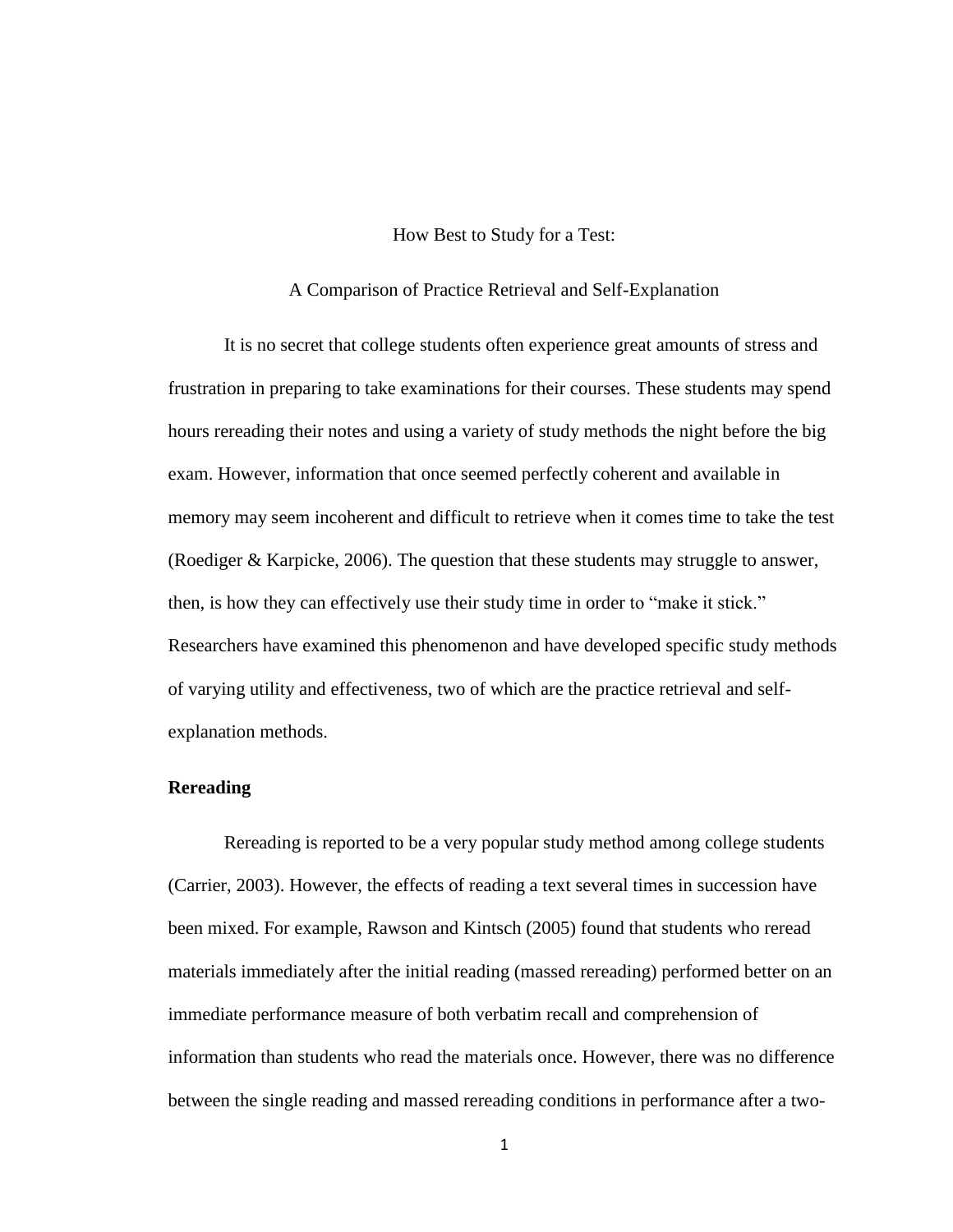day delay. Students in a third condition who reread materials one week after the initial reading (distributed reading) did not perform differently from students who read only once, but they did perform better than single readers when both groups were given a test after the two-day delay (Rawson & Kintsch, 2005). These results are consistent with other studies which have examined rereading (Roediger & Karpicke, 2006). Thus, students have been shown to use a popular study method with few long-term benefits on retention of information.

# **Practice Retrieval**

The practice retrieval method has perhaps been unknowingly used by students for many years, in the form of rehearsal with flash cards. The method involves an initial study period in which information is encoded into short-term memory (and ideally transferred to long-term memory); after the rehearsal period, the student will attempt to recall the information, answering either a cued-recall or free-recall prompt on a test (Dunlosky, Rawson, Marsh, Nathan, & Willingham, 2013). Afterwards, the student takes a final memory test, in order to measure learning. The mere act of retrieving information from memory on a practice test functions as a method of storage, reinforcing the connection between the retrieval cue and the answer for the final test (Roediger  $\&$ Karpicke, 2006).

Research has shown that rereading a text improves recall in the short-term more than practice testing, but the use of testing as a study method improves recall in the longterm more than rereading (Roediger & Karpicke, 2006). It has also been found that freerecall prompts are useful in helping students reinforce information through practice testing, although information that is not recalled during practice testing will not be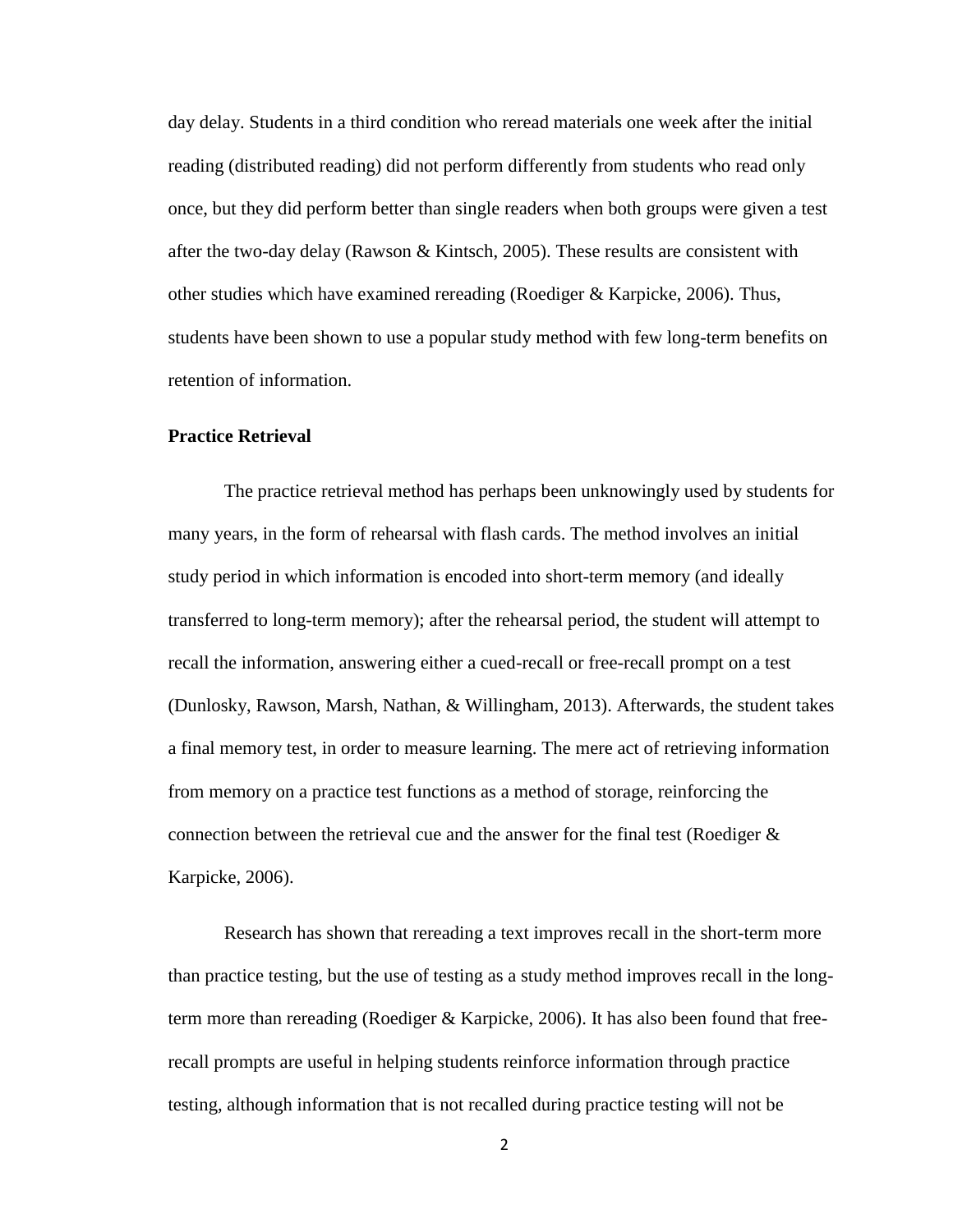recalled in the long-term (Roediger & Karpicke, 2006). The benefits of practice retrieval apply to several different test formats, and even across test formats, when the practice and final tests appear in different formats. Although most studies of practice retrieval have made use of paired-word and paired-phrase lists as materials for study, several have recently examined the effect of practice retrieval for more educationally-relevant materials, such as science and history text passages (Dunlosky et al., 2013). Furthermore, research has found practice retrieval to be effective even when performance feedback is not given (Roediger & Karpicke, 2006). Thus, the present study attempts to build on these findings and to compare the practice retrieval method with another lesser known study method, self-explanation.

# **Self-Explanation**

Self-explanation as a practical study method was first examined by Chi, Bassok, Lewis, Reimann, and Glaser (1989). In this study, researchers recorded the verbal reactions and explanations produced by students while they completed physics problems and paid special attention to those produced by students who were skilled or unskilled in solving the problems. They found that skilled students produced significantly more verbal responses during a given study period than did unskilled students, and skilled students also produced a greater proportion of physics explanations in their responses than did unskilled students. Thus, researchers began to investigate the possibility that selfexplanation as a study method could be instructed and trained in students who do not normally use the method. Research has shown that it is indeed possible to teach the selfexplanation method (Chi, De Leeuw, Chiu, & LaVancher, 1994).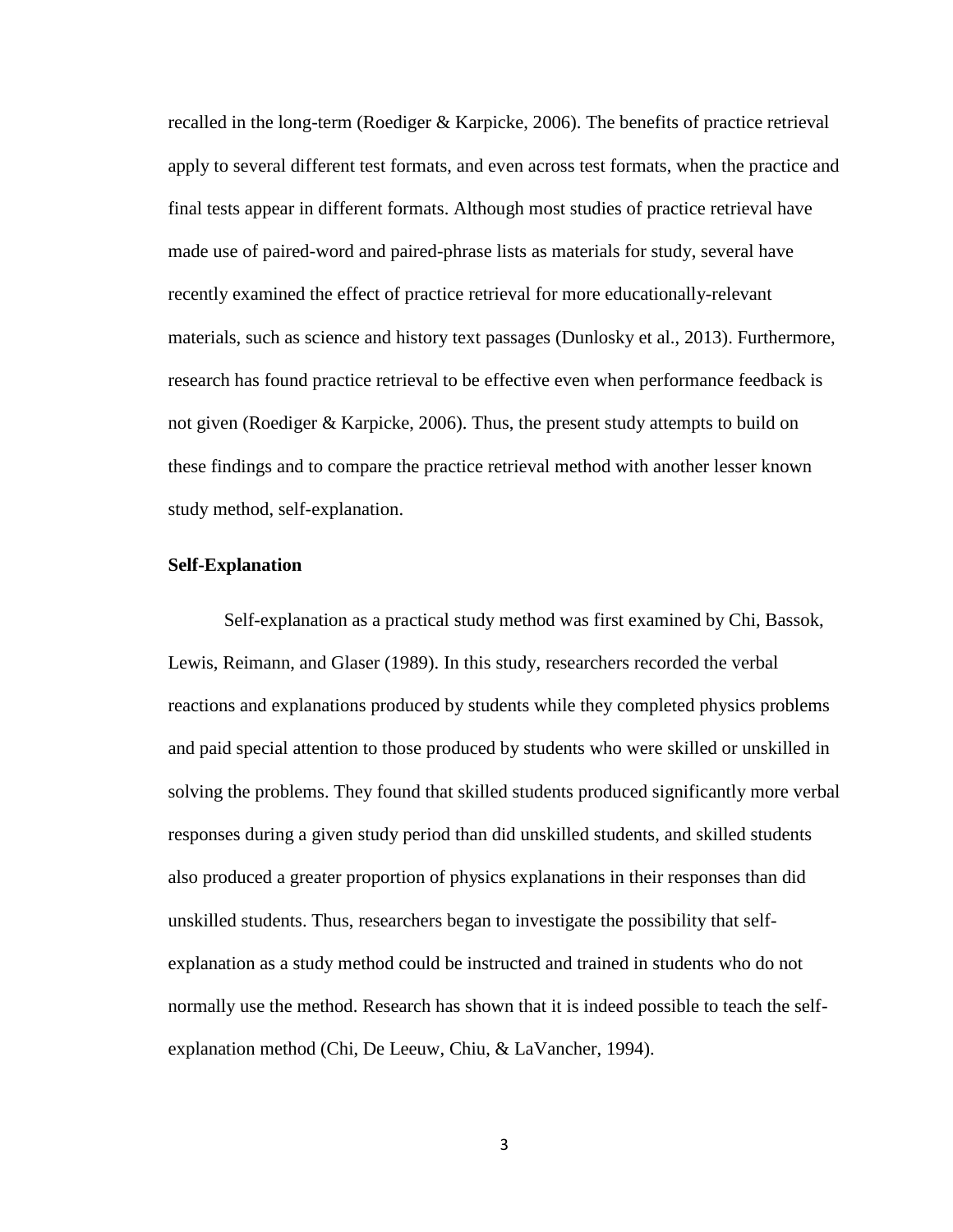The self-explanations that Wong, Lawson, and Keeves (2002) attempted to produce in their study follow a specific pattern. First, students were instructed in how to produce self-explanations based upon their observations and reactions to the material presented. Second, students were given three content-nonspecific, guiding questions to answer for each new piece of content presented. Third, students answered these questions explicitly, and their answers were recorded for further analysis. These basic principles were all followed in the current study. Though the effects of self-explanation have been demonstrated with a variety of study materials and final test formats, the durability of the learning effects has not been examined in great detail (Dunlosky et al., 2013).

In this study, we sought to compare the effectiveness of these study methods, rereading, practice retrieval, and self-explanation. Though rereading is a more popular study method than practice retrieval (Roediger & Karpicke, 2006), we hypothesized that the practice retrieval method would allow students to encode and retrieve more material in the long-term than rereading, based on the results found in previous research. However, our inquiry into the effectiveness of the self-explanation method in relation to the other study methods was exploratory, due to uncertainty about the durability of the effects of self-explanation.

### **Method**

#### **Participants**

105 participants completed both sessions of the study. Participants received course credit and five dollars. Nine participants were removed from final data set because English was not their first language. Three participants were removed from the data set because they were biology majors, in order to control for previous knowledge of the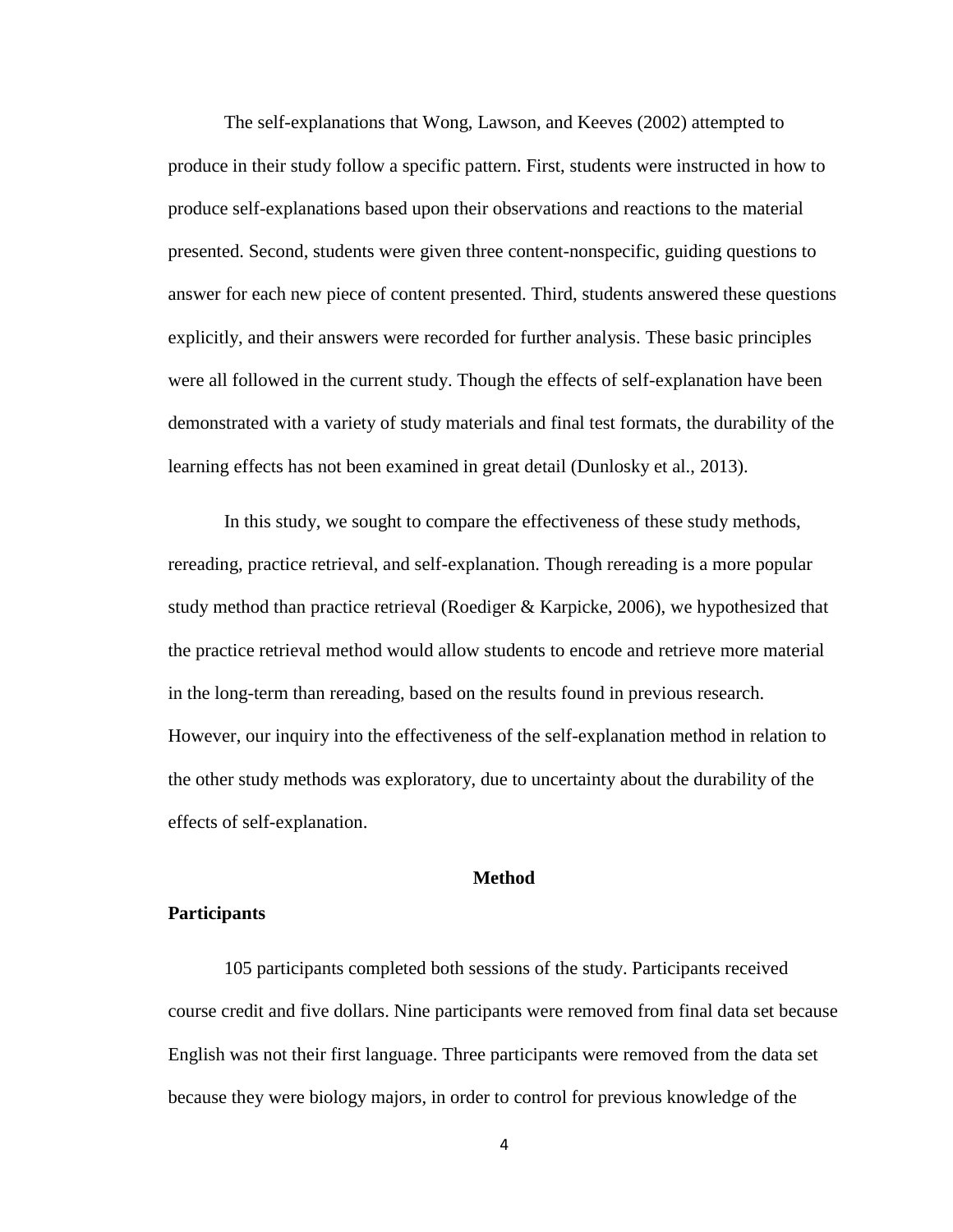subject matter. One participant was removed due to a computer error, and one was removed for attempting to cheat during the final test period. Finally, twelve outliers were removed. This left 79 participants whose data could be used in analysis. Fifty-four participants were female. There were 61 Caucasians, 14 African Americans, one Asian or Pacific Islander, one Latino/Hispanic, and two participants who identified as multiethnic.

## **Materials**

*The Human Ear Passage.* The science text passage used in the experiment, detailing the path of sound as it travels through the human ear to the brain, was used previously by Karpicke and Blunt (2011). Comprehension of the passage requires both simple memorization and a deeper conceptualization of the sound-transfer process, which is explained in detail at each stage of the process.

*Self-Explanation Training.* The self-explanation training materials were developed and adapted from Wong, Lawson, and Keeves (2002) in order to accommodate the time constraints of the current study. The materials consisted of a general overview of selfexplanation and specific examples and practice problems for participants to work through. The examples and practice problems were developed from materials used by Karpicke and Blunt (2011). Three main differences from the materials used in Wong et al. were present in the current study's materials. First, participants in the self-explanation condition received verbal and written instructions, rather than receiving instruction through an audiotape, to assure that participants listened to the instructions. Second, participants in the current study were required to present their practice answers to the experimenter for approval before moving on to the next study period, in order to give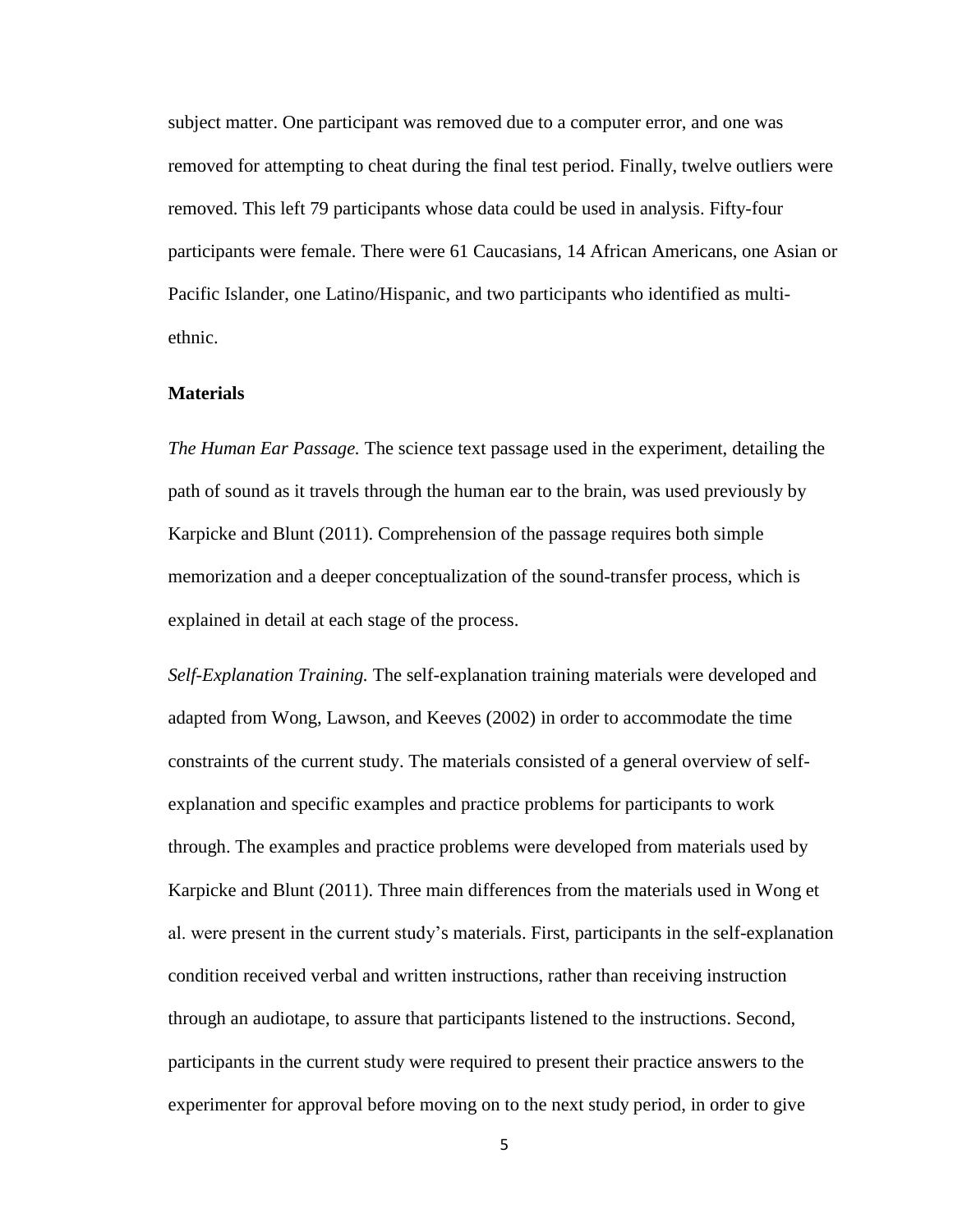participants ample instruction in this session. Third, instead of self-explaining aloud, participants in the present study typed their self-explanations into a computer. As a result, participants could alter their self-explanations before submitting them. This was done to control for any possible verbal rehearsal memory effects not present in the other two conditions. Although the text used in this study does not explain mathematical principles or problem-solving procedures, as the materials used by Wong et al. did, we hypothesized that self-explanation procedures would still apply to the comprehension of a reading passage containing scientific principles, as Chi et al. (1989) originally demonstrated selfexplanation using physics principles and problems.

*Final Human Ear Test.* The final test was also adapted from Karpicke and Blunt (2011). All of the original fourteen items were retained, and one additional inference-based item was added. Thus, there were ten items designed to measure verbatim knowledge of the passage, and five items designed to measure inference knowledge pertaining to the functions of the human ear.

## **Procedure**

The experiment was divided into two sessions. In Session One, participants signed informed consent forms and worked through a computerized study session in Media Lab. All participants were instructed to read through the science text passage for seven minutes and to continue reading for the whole time, even if they finished their initial reading of the text before the seven minutes ended. Participants were randomly assigned to one of three study conditions: rereading, practice retrieval, or selfexplanation.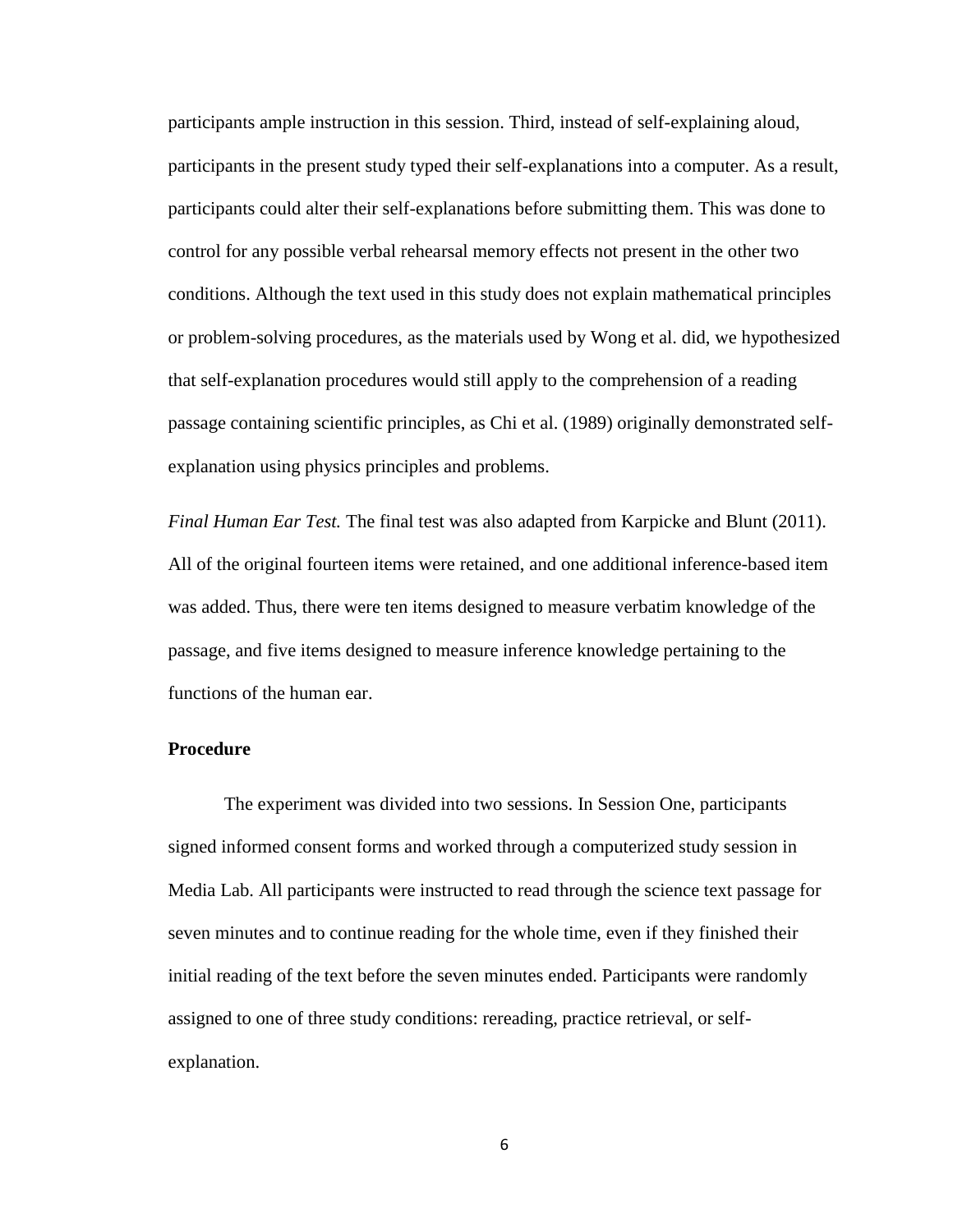#### *Rereading Condition*

After the initial reading session, participants in the rereading condition completed a word search filler activity for ten minutes, then reread the science text passage from the first session, this time for ten minutes.

# *Practice Retrieval Condition*

After the initial reading session, participants in the practice retrieval condition also completed the word search filler activity for ten minutes. Next, they were instructed to type as much of the information as they could remember, without concern for exact wording or ordering of the concepts, for ten minutes. This constituted a free-recall prompt and an opportunity to practice retrieving the previous information without feedback, as used in previous research (Roediger & Karpicke, 2006).

#### *Self-Explanation Condition*

After the initial reading session, participants in the self-explanation condition underwent a brief self-explanation training procedure, in order to demonstrate the concept of self-explanation and to allow them the opportunity to practice using it without time pressure. Participants had up to 15 minutes to finish their training. Participants then were exposed to distinct, consecutive segments of the original passage and were instructed to read and self-explain after reading each segment. They were provided space on the screen immediately following each idea segment in which to type their self-explanations. After each self-explanation was completed, a new idea segment was presented; there were a total of nine idea segments comprising the entire passage, to be self-explained within ten minutes. Once the time ran out, participants who were not finished self-explaining were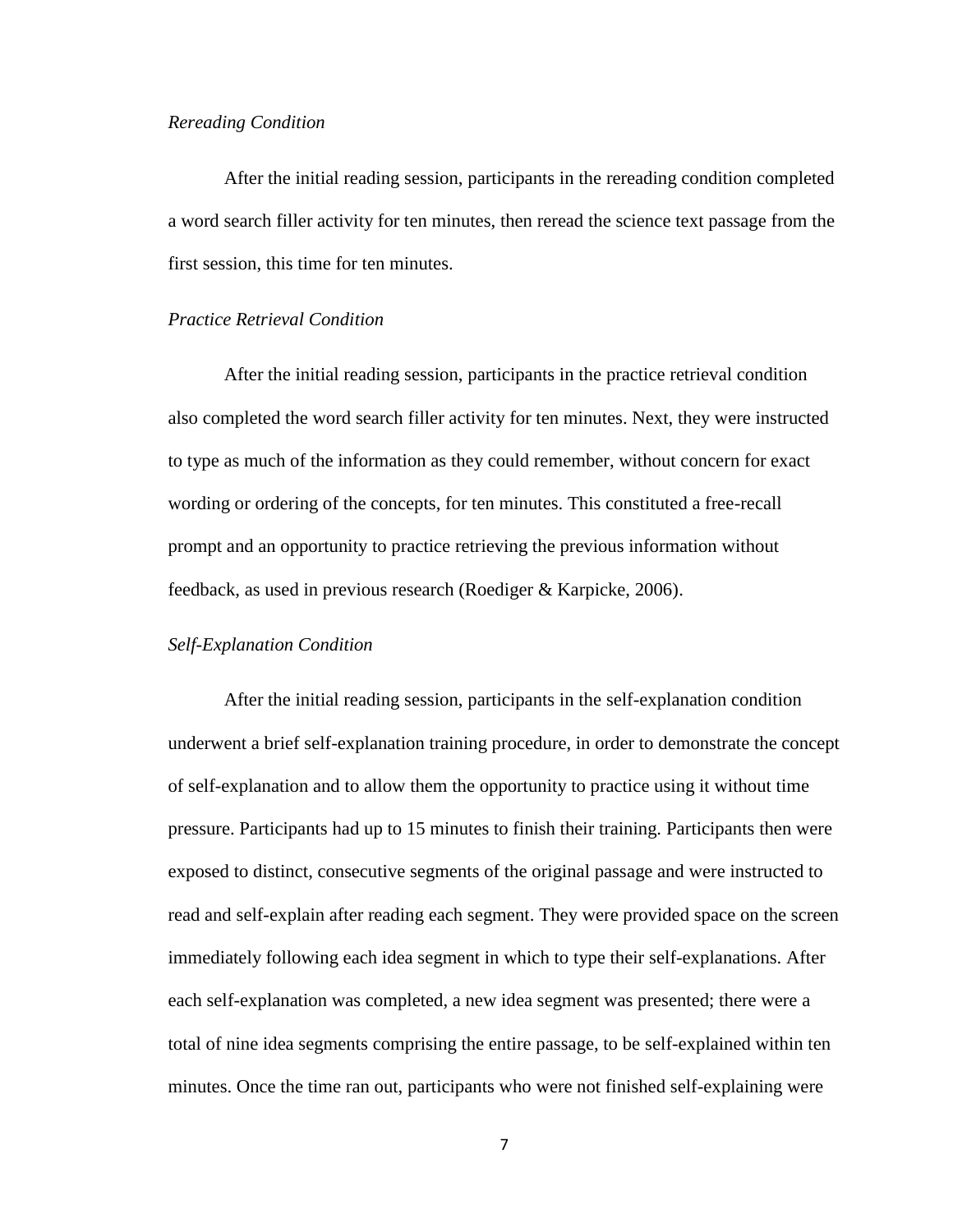allowed to finish only the current idea segment. Participants were then moved on to the next part.

After all participants completed this second study period, they all completed demographic information and were invited to return for Session Two.

Session Two took place exactly one week after Session One. Participants took a short-answer test measuring their knowledge of the human ear from the science text passage from Session One (Adapted from Karpicke & Blunt, 2011). Participants were given 20 minutes to complete the test. Participants were then compensated for their participation and dismissed.

#### **Results**

There were no differences in GPA,  $F(2, 78) = .80$ ,  $p = .453$ , or in ACT score,  $F(2, 78) = .80$  $78$ ) = 1.76,  $p = 0.178$ , across the conditions, indicating that the conditions were equivalent in academic ability prior to the experimental manipulations.

#### *Final Test*

Participants' responses were scored by assigning 1 point to each correctly answered item, for a total of 15 possible points. The mean number of points earned by participants in each condition, is displayed in Figure 1 on page 9. Participants in the selfexplanation condition ( $M = 4.67$ ,  $SD = 2.18$ ) correctly answered more verbatim recall items than participants in either the practice retrieval  $(M = 3.39, SD = 2.30)$  or rereading condition ( $M = 3.92$ ,  $SD = 2.69$ ). A one-way ANOVA revealed a significant effect of condition on verbatim test performance,  $F(2, 78) = 3.87$ ,  $p = .025$ , partial eta squared = .094. Bonferroni pairwise comparisons were conducted and indicated a significant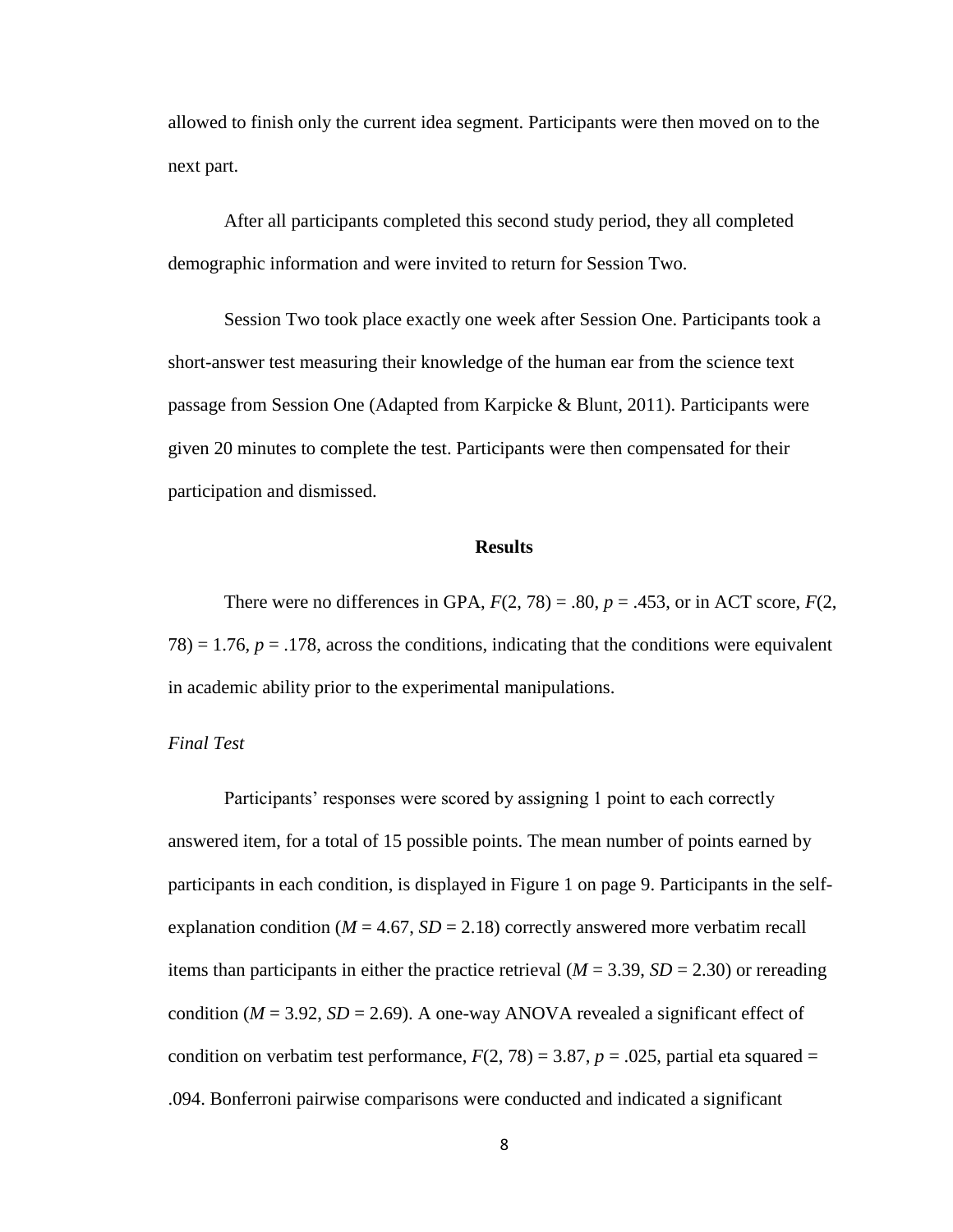difference between the self-explanation and practice retrieval conditions,  $p = .04$ . There was no significant difference found in the other verbatim score comparisons.

The rereading group ( $M = 2.46$ ,  $SD = 1.41$ ) scored slightly higher on the inference items than the practice retrieval group ( $M = 2.24$ ,  $SD = 1.46$ ), followed by the selfexplanation group ( $M = 2.00$ ,  $SD = 0.94$ ). A one-way ANOVA revealed no significant effect of condition on inference item performance,  $F(2, 78) = 0.30$ ,  $p = .745$ , partial eta squared = .008. The majority of the differences in total test scores between conditions, then, are explained by the differences in verbatim scores. No significant effect of condition was found among participants' total test scores,  $F(2, 78) = 1.68$ ,  $p = .193$ , partial eta squared = .041.



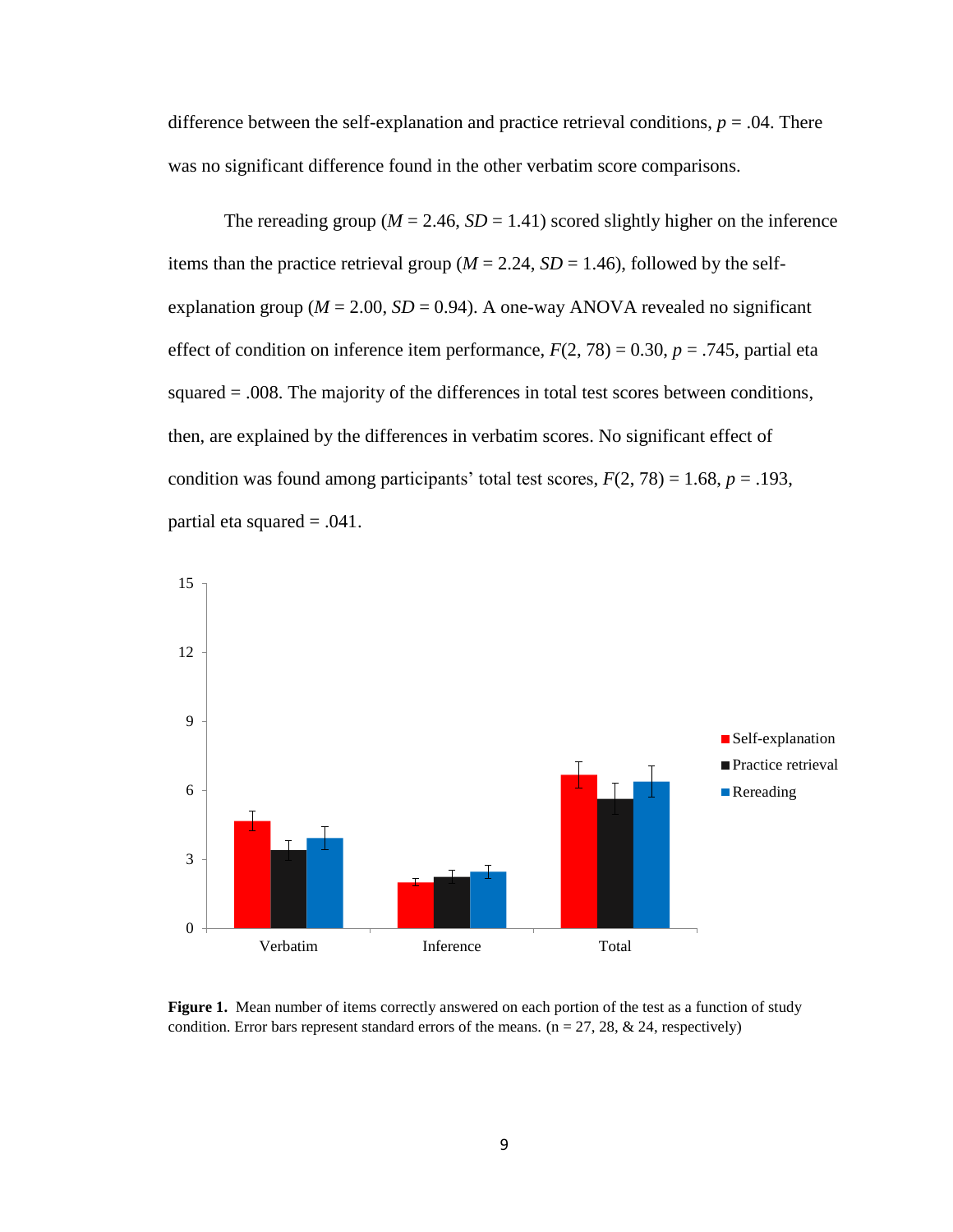#### **Discussion**

Contrary to our hypothesis, students who practiced retrieving information from a science passage did not perform any better on a final test than did the students who merely read the passage and reread it. Students who self-explained the information, however, did perform better on verbatim recall questions than did students who practiced retrieving the information on a free recall practice test.

This result is noteworthy, because it highlights some interesting implications for practice retrieval as a study method. In our study, participants were allotted ten minutes of filler activity between the initial study period and the study method period. Students in the practice retrieval group waited ten minutes after their exposure to the information before they could ever begin to practice retrieving it. It is quite possible that much of the information gleaned from the initial reading was lost during this ten-minute filler period, which is a longer filler period than the two minutes employed by previous studies involving the practice retrieval method (Roediger & Karpicke, 2006). The difference between two versus ten minutes of filler appears to play a role in how practice retrieval affects the storage and retrieval of information. Indeed, many of the participants who practiced retrieving the information initially typed a great amount of information into the computer, but after a few minutes, they would slow down considerably, seemingly unable to remember anything else that they had read. As previously mentioned, studies have found that any information not recalled on the practice test will most likely not be recalled on any future tests (Roediger & Karpicke, 2006). This should be taken into account in future research that employs the practice retrieval method, so that waiting periods between encoding and retrieval can be optimized.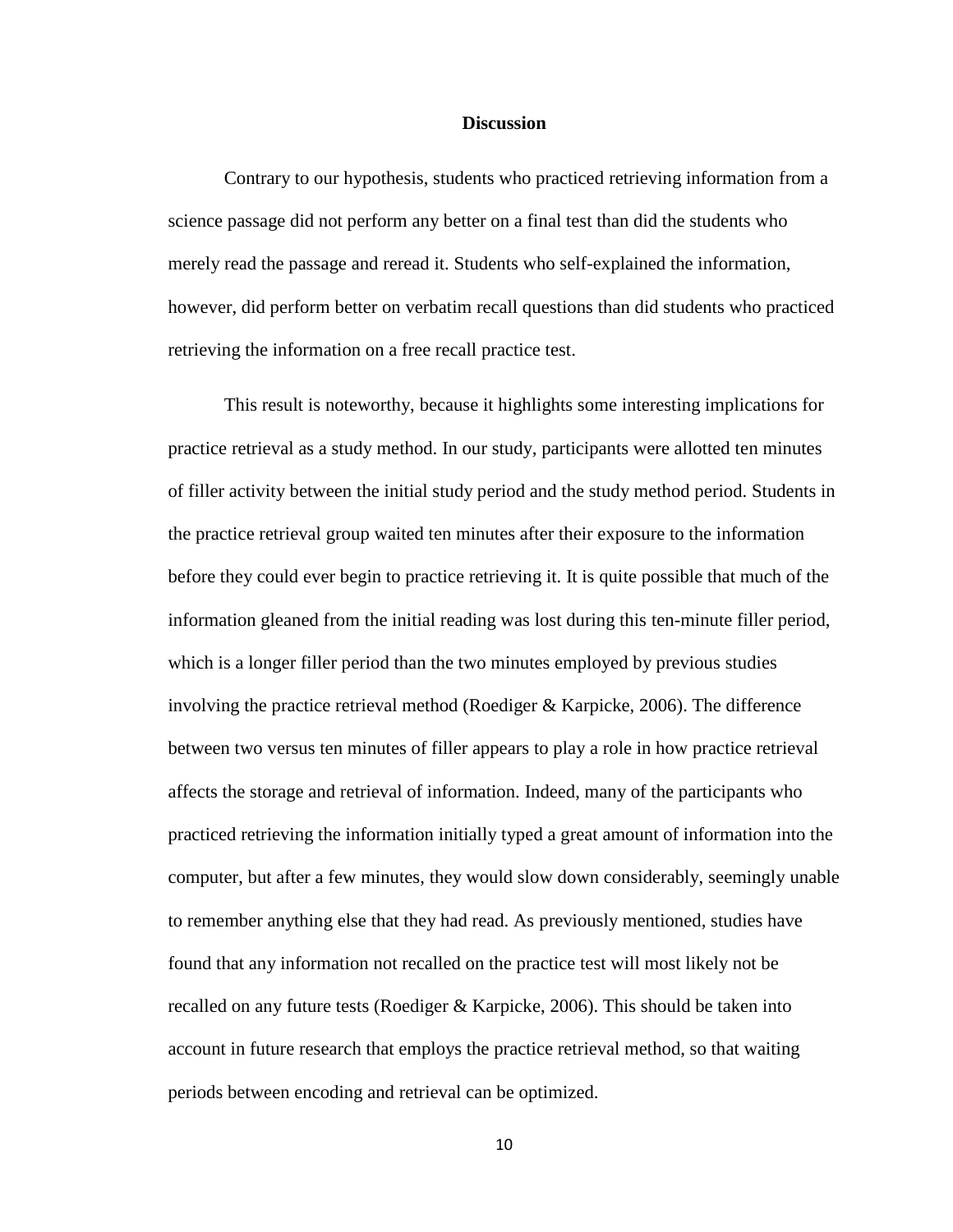The finding that self-explanation improved recall for verbatim questions but not inference questions is interesting, as it suggests that there may be a difference in how college students self-explain verbatim information versus information constructed through inference-making. Inferences generally require a deeper level of processing from the student, which may not be necessary when students create self-explanations from the information presented. When a student recalls the information relevant to answering an inference question, s/he may remember the self-explanation constructed during the previous activity and not the exact wording or order of the information as it was presented in the passage. If self-explanation does not hinder inference-making during study, our data suggest that it at least does not aid students with inference generation after a substantial delay.

It is also possible that college students can use self-explanation to construct inferences effectively, but not without a proper allotment of time and instructional resources. The students in the current study were given 10 minutes to learn and master the self-explanation method before applying it to information for study. These conditions are significant because they show that students may benefit from even a small investment of time by an instructor to strengthen their study skills through the teaching of an applicable method, such as self-explanation. Students may benefit further from additional time being devoted to the demonstration and practice of self-explanation; future researchers may wish to investigate the benefit of self-explanation under various conditions of instruction.

Students were also given only ten minutes to self-explain the entire passage that they had read previously, divided into 9 segments of one or two sentences each. Many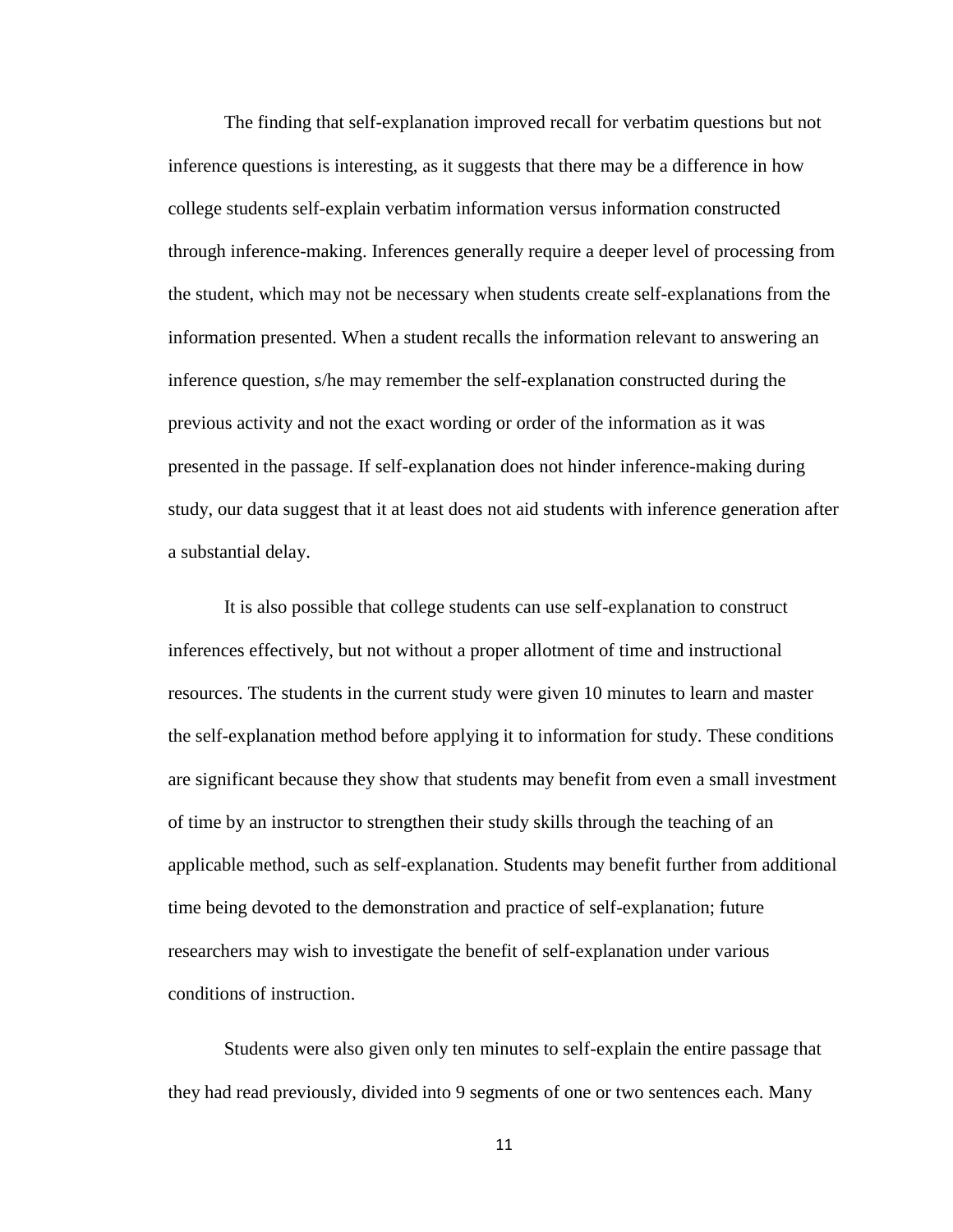students did not finish self-explaining before their time was up, suggesting that selfexplanation may require a larger time investment during student study periods than the other study methods examined in this experiment. If students were given more time to self-explain the entire passage, it may have been possible for them to make more inferential connections, though this cannot be determined from the current study's data. Future researchers may wish to compare conditions in which students either work at their own pace or are under a time constraint when self-explaining.

A limitation of the current study is the length of its total run time. Students will not maintain information in short-term memory for one week, but it would be interesting to have observed the level of forgetting observed over a more extensive time frame, perhaps one month to a full semester after initial study. Students often must maintain knowledge of course materials for great lengths of time, between the initial lecture and the final test at the end of a semester. Additionally, our procedure did not vary the study period length to examine a possible effect or interaction of time spent using a study method. As previously mentioned, self-explanation's effectiveness may benefit from additional temporal and instructional resources.

## **Conclusion**

Students who use self-explanation as a study method may have an advantage over their counterparts who practice test themselves during study periods, but self-explanation is in need of further research in order to determine whether it is superior to rereading for students who may encounter verbatim or inference-based questions (or both) on an exam. We have shown here that practice retrieval may have some limitations to its effectiveness, and that self-explanation has some benefits over practice retrieval, with the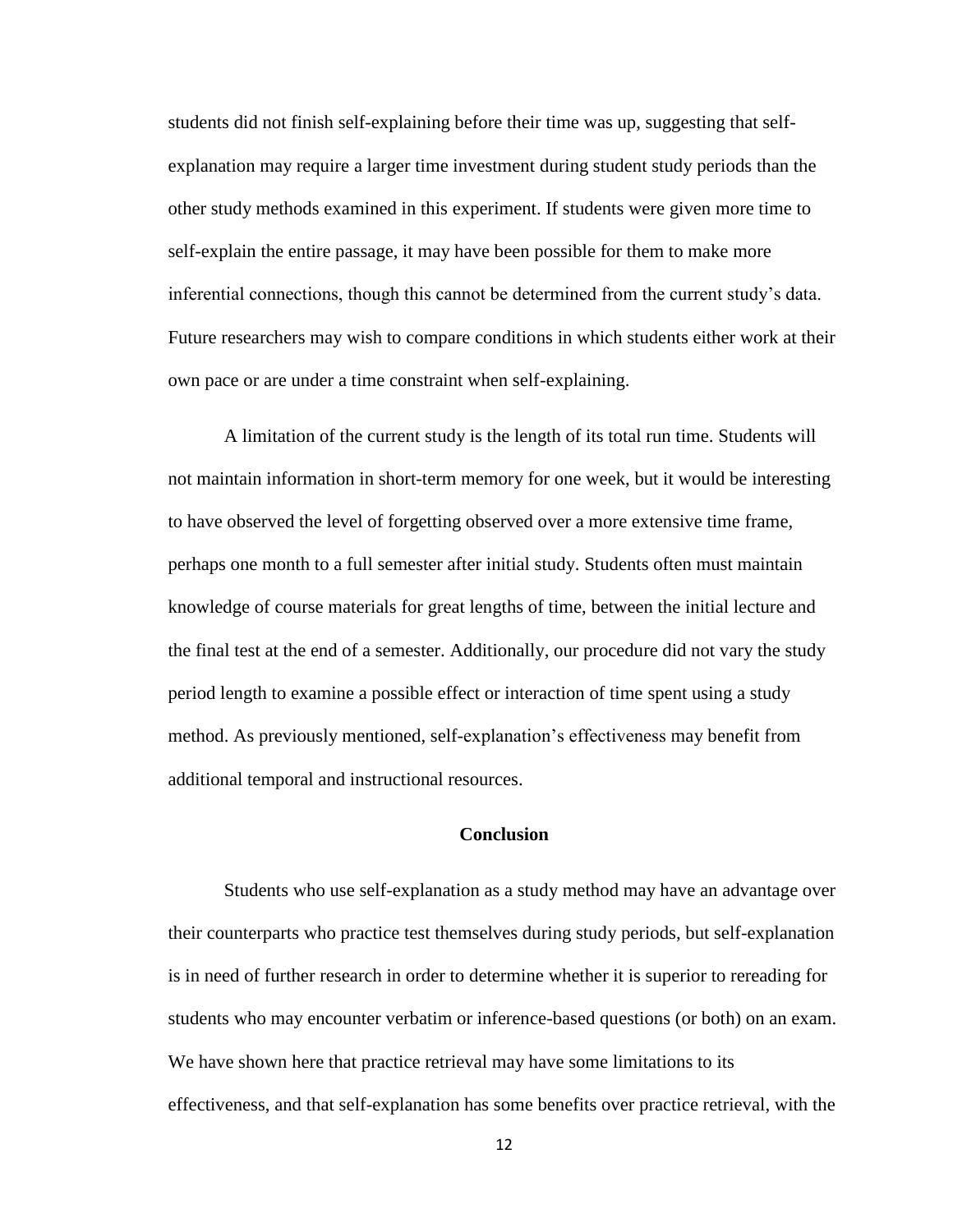proper time investment. If students cannot find an effective way to make use of the practice retrieval and self-explanation methods with the time that they have, they will continue to use rereading due to its simplicity and ease of use. Thus, it is important to continue research on the study methods of practice retrieval and self-explanation, in order to clarify the conditions under which they are most effective.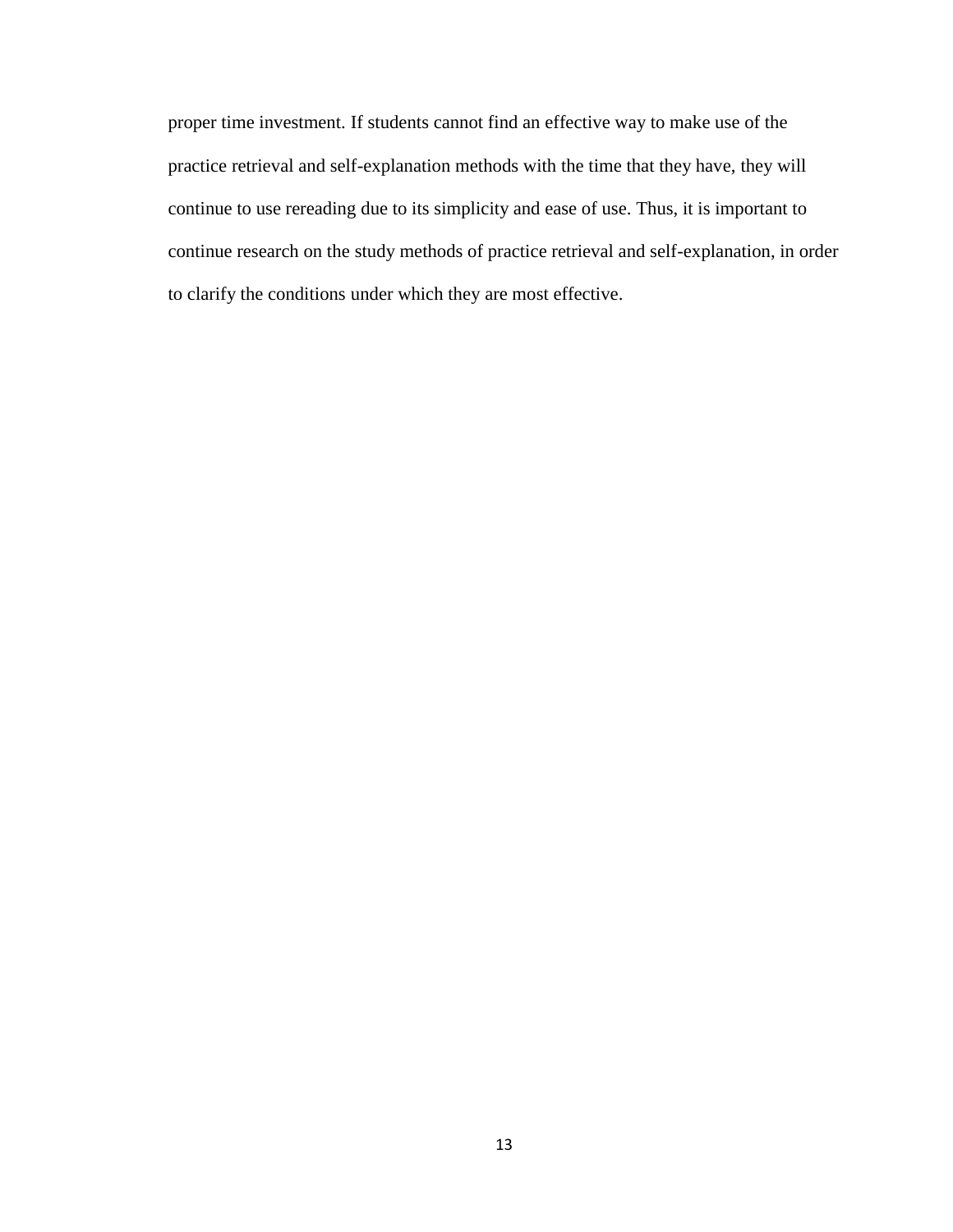## References

- Carrier, L. M. (2003). College students' choices of study strategies. *Perceptual & Motor Skills, 96*, 54–56.
- Chi, M. T. H., Bassok, M., Lewis, M. W., Reimann, P., & Glaser, R. (1989). Selfexplanations: How students study and use examples in learning to solve problems. *Cognitive Science, 13,* 145-182.
- Chi, M. T. H., De Leeuw, N., Chiu, M. H., & LaVancher, C. (1994). Eliciting selfexplanations improves understanding. *Cognitive Science, 18,* 439-477.
- Dunlosky, J., Rawson, K. A., Marsh, E. J., Nathan, M. J., & Willingham, D. T. (2013). Improving students' learning with effective learning techniques: Promising directions from cognitive and educational psychology. *Psychological Science in the Public Interest, 14,* 4-58. http://dx.doi.org/10/1177/1529100612453266
- Karpicke, J. D., & Blunt, J. R. (2011). Retrieval practice produces more learning than elaborative study with concept mapping. *Science, 331,* 772-775. http://dx.doi.org/10.1126/science.1199327
- Rawson, K. A., & Kintsch, W. (2005). Rereading effects depend on time of test. *Journal of Education Psychology, 97*, 70-80.
- Roediger, H. L., III, & Karpicke, J. D. (2006). Test-enhanced learning: Taking memory tests improves long-term retention. *Psychological Science, 17,* 249-255.